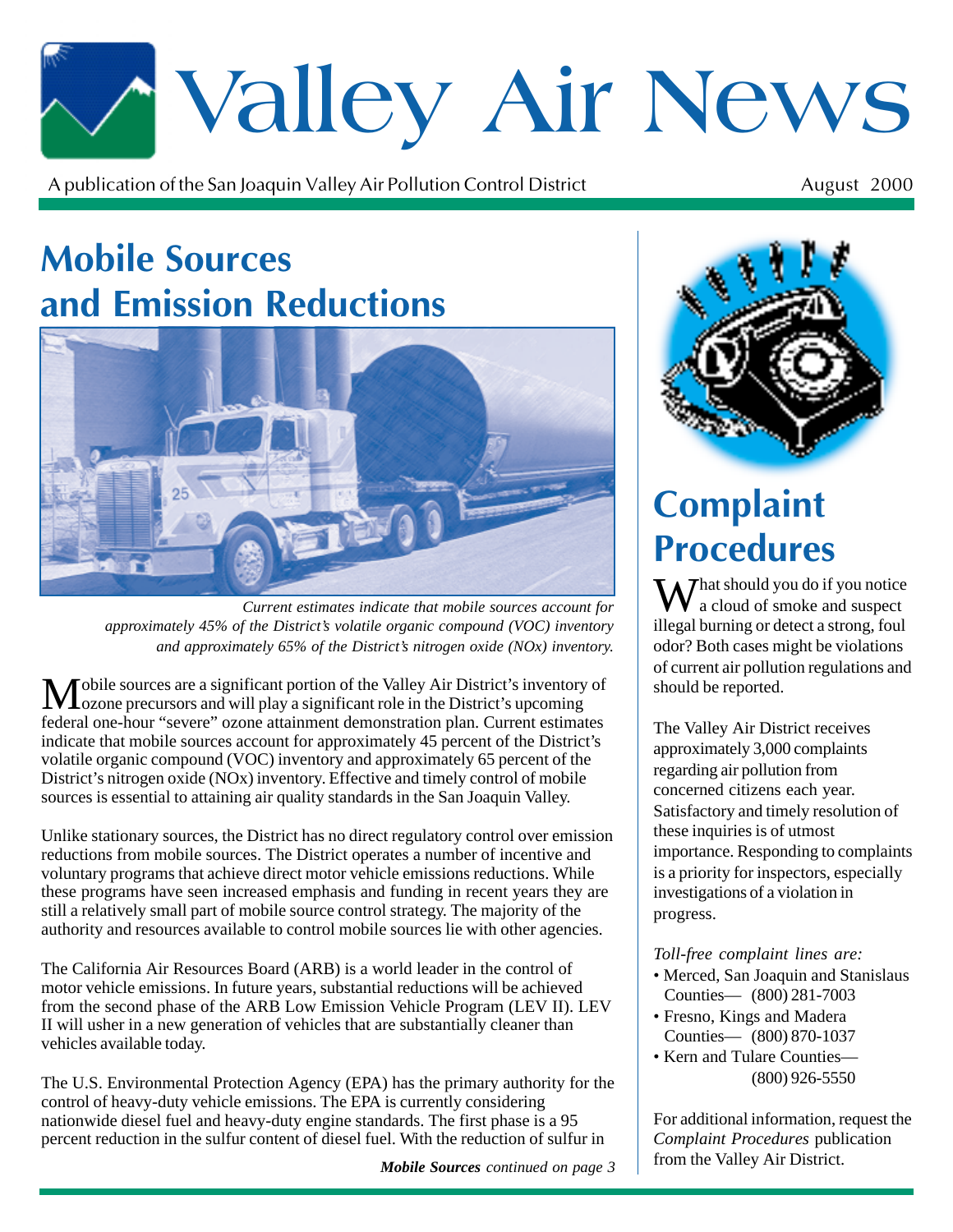#### GOVERNING **BOARD REVIEW**

**There was no July Governing Board Meeting.**

■ ■ ■

**The next Governing Board meeting will be held on Thursday, August 17, at 9:00 AM in the District's Central office in Fresno, and via video-teleconference in the Modesto and Bakersfield offices.**



#### **New Air** Permitting **Professionals**

The Valley Air District congratulates Kimberly Williams of Berry Petroleum and Tricia Bartholome of Ashworth Leininger Group for successfully completing the Certified Air Permitting Professional (CAPP) program.

The CAPP program provides a pool of professionals that verify and certify permit applications as being in compliance with all applicable rules and regulations.

For a complete list of CAPP members, visit www.valleyair.org; or contact George Heinen at (559) 230-5909.

## **Consumer Assistance Program Launched**

The Department of Consumer Affairs' Bureau of Automotive Repair<br>launched a new Consumer Assistance Program (CAP) last month. Department of Consumer Affairs' Bureau of Automotive Repair The program offers three options to help California consumers bring vehicles in need of Smog Check repairs into compliance with California emissions standards. Throughout the next four years, the program seeks to repair or retire 50,000 of these vehicles, considered major polluters.

#### The following available options are:

- Repair Assistance qualified motorists may receive up to  $$500$  in emissions-related repairs from the state. Repairs must be performed at state authorized Smog Check repair station.
- $\bullet$  Vehicle Retirement eligible motorists who voluntarily retire their vehicles to the state rather than repair them may receive \$1,000 in exchange for their vehicle.
- Repair Cost Waiver motorists who either do not qualify for repair assistance or choose not to retire their vehicles are allowed to register the vehicle without passing the Smog Check inspection. A temporary (two-year) extension will be issued to complete all emissions-related repairs.

"The Consumer Assistance Program is a win-win for California consumers and the environment," said Kathleen Hamilton, Director of the California Department of Consumer Affairs. "This investment will help clean the air, give consumers a break and create a healthier future," Hamilton added.

For additional information about the Smog Check Consumer Assistance Programs, please call (800) 952-5210. *This program is not* affiliated with the Valley Air District.